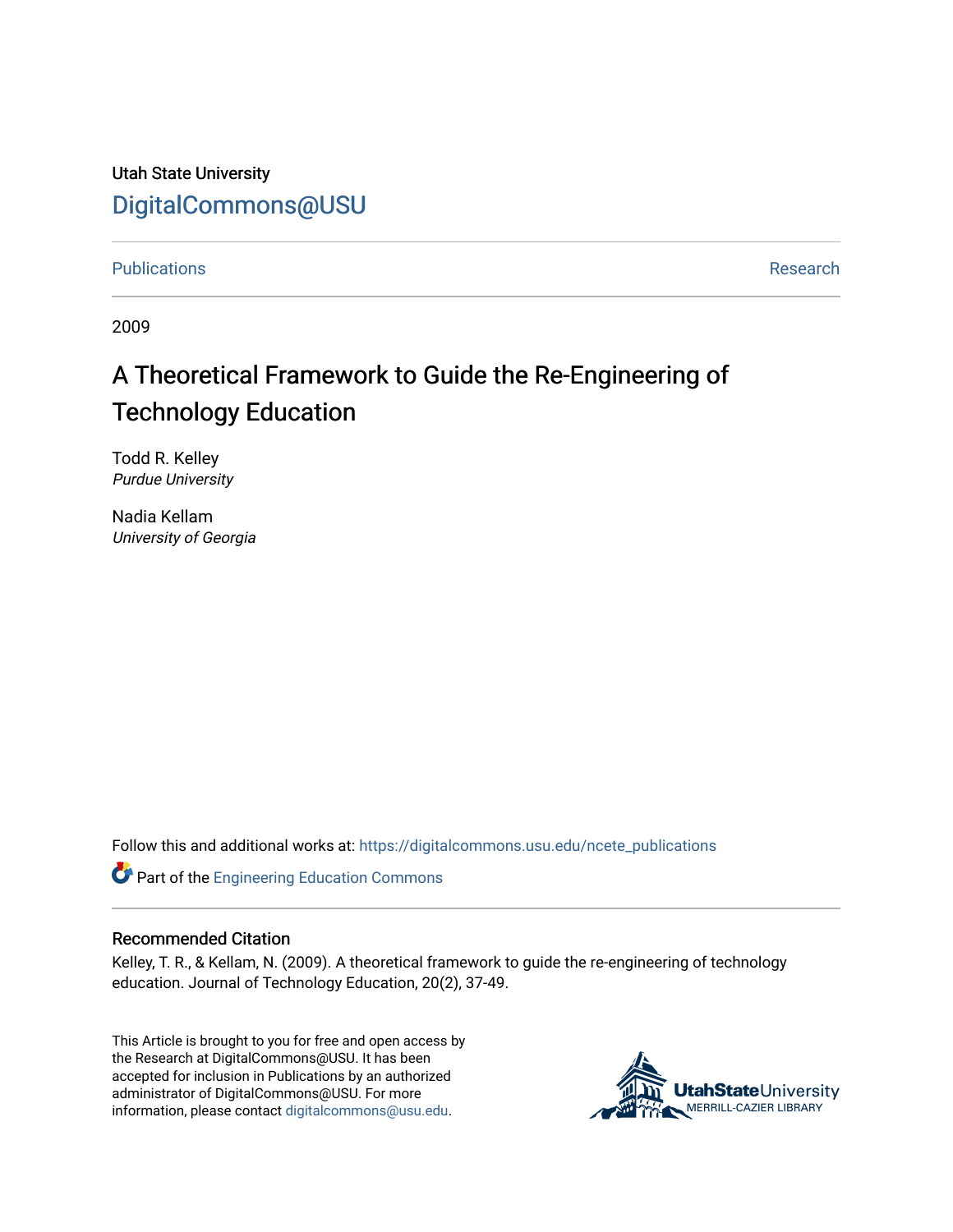# **A Theoretical Framework to Guide the Re-Engineering of Technology Education**

Todd Kelley and Nadia Kellam

#### **Introduction**

Before leaders in technology education are able to identify a theoretical framework upon which a curriculum is to stand, they must first grapple with two opposing views of the purpose of technology education – education for all learners or career/technical education. Dakers (2006) identifies two opposing philosophies that can serve as a framework for technology education, both inspired by ancient Greece, with the works of Descartes and the birth of positivism. Later reappearing in Pascal's writings of the mathematical mind, and finally with Rousseau in the mid 1700s, the theoretical arguments of academic verses vocational were established in education, and thus concluded that the overall purpose of education was to make a man (human being) or a citizen. This dichotomy of views is referenced here to make explicit the underpinnings of a theoretical framework for technology education. The position that the authors take in this dichotomy of views is one that embraces the best of both views by teaching technology education to all students to foster technological literacy while at the same time addressing the needs of a workforce seeking to compete in a global economy. This rationale will be presented throughout the article.

#### **Theoretical Perspectives of Technology Education**

Early in the 1990s, in the midst of the name change from industrial arts to technology education, the *Journal of Technology Education* (JTE) published a special theme issue dedicated to examining the state of technology education from different theoretical perspectives (Herschbach, 1992). Herschbach (1992) explains that although curriculum development is not an exact science, there are five basic curriculum patterns generally recognized by curriculum theorists. He identified the five patterns as academic rationalist (separate subjects), technical/ utilitarian (competencies), intellectual processes, personal relevance, and social reconstruction.

Todd Kelley (trkelley@purdue.edu) is a faculty member in the Department of Industrial Technology at Purdue University, West Lafayette, Indiana and Nadia Kellam (nkellam@engr.uga.edu) is a faculty member in the Department of Agricultural and Biological Engineering at the University of Georgia, Athens.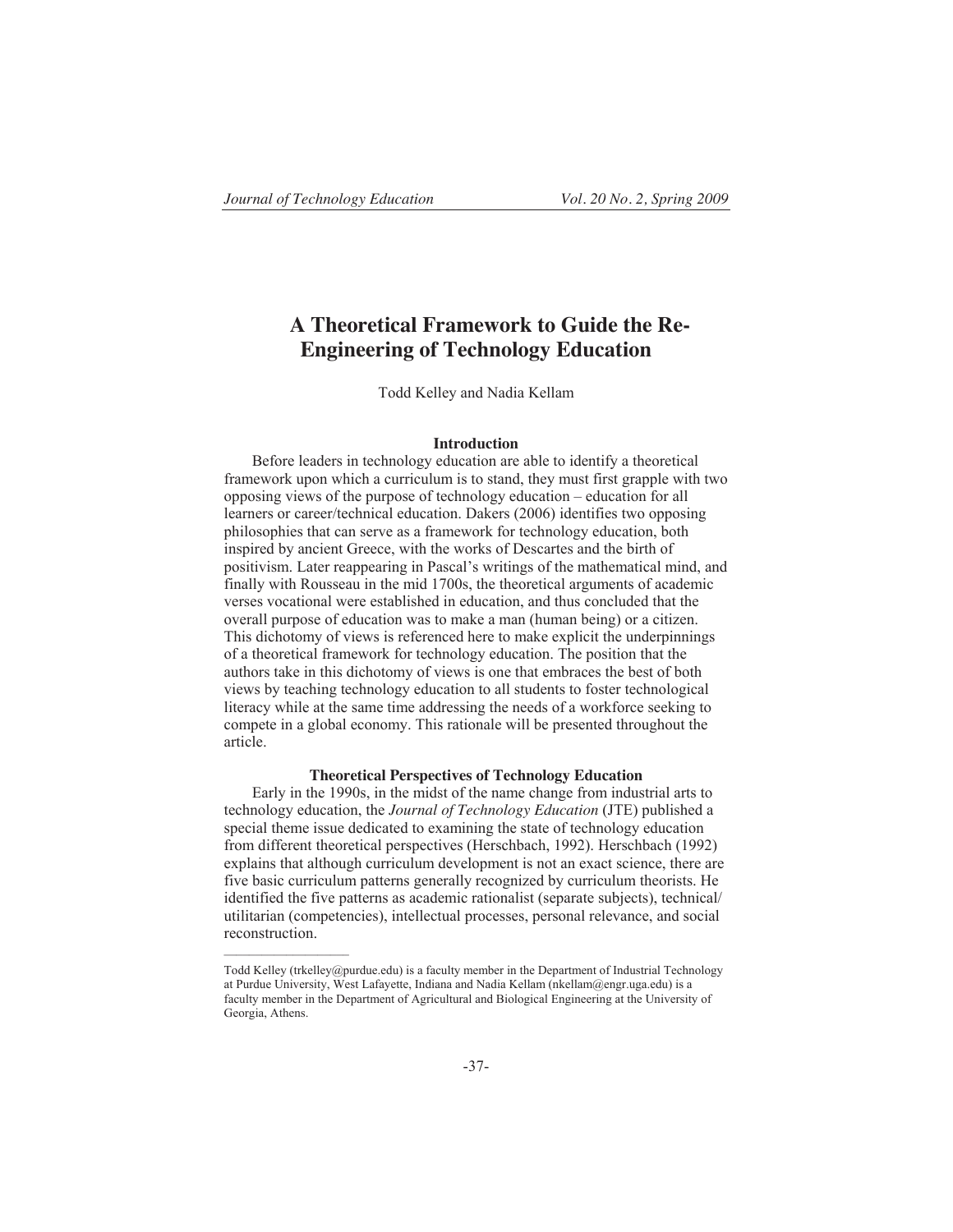The special 1992 issue of JTE featured five authors from the field of technology education (Erekson, Herschbach, Johnson, Petrina, and Zuga) with each author discussing one of the five theoretical frameworks as they relate to technology education. Today, with the field of technology education on the verge of a new shift in focus, it is appropriate to consider a new theoretical perspective for technology education based upon the needs of today's learners and upon new knowledge of teaching and learning obtained through recent research.

#### **The Archway of Meaningful Learning: A Proposed Theoretical Framework**

The graphic in Figure 1 illustrates an archway to meaningful learning in technology education. The archway begins with a constructivist approach to learning through a pragmatist or experimental over-arching philosophy as the theoretical foundation upon which all the other learning theories and approaches to learning rest upon. Contextual learning/problem-based instruction and project-based instruction create columns of support for engineering design and systems thinking to provide meaningful learning through a real-world context. Both engineering design and systems thinking become the "drivers" of the learning experience. Systems thinking is above project-based instruction because systems thinking is required for solving open-ended and ill-structured problems that society faces today and such problems are prevalent in engineering design projects. At the top of this archway of meaningful learning is *student learning,* forming the keystone of the arch, at the heart of why we need to teach from a



**Archway to Meaningful Learning**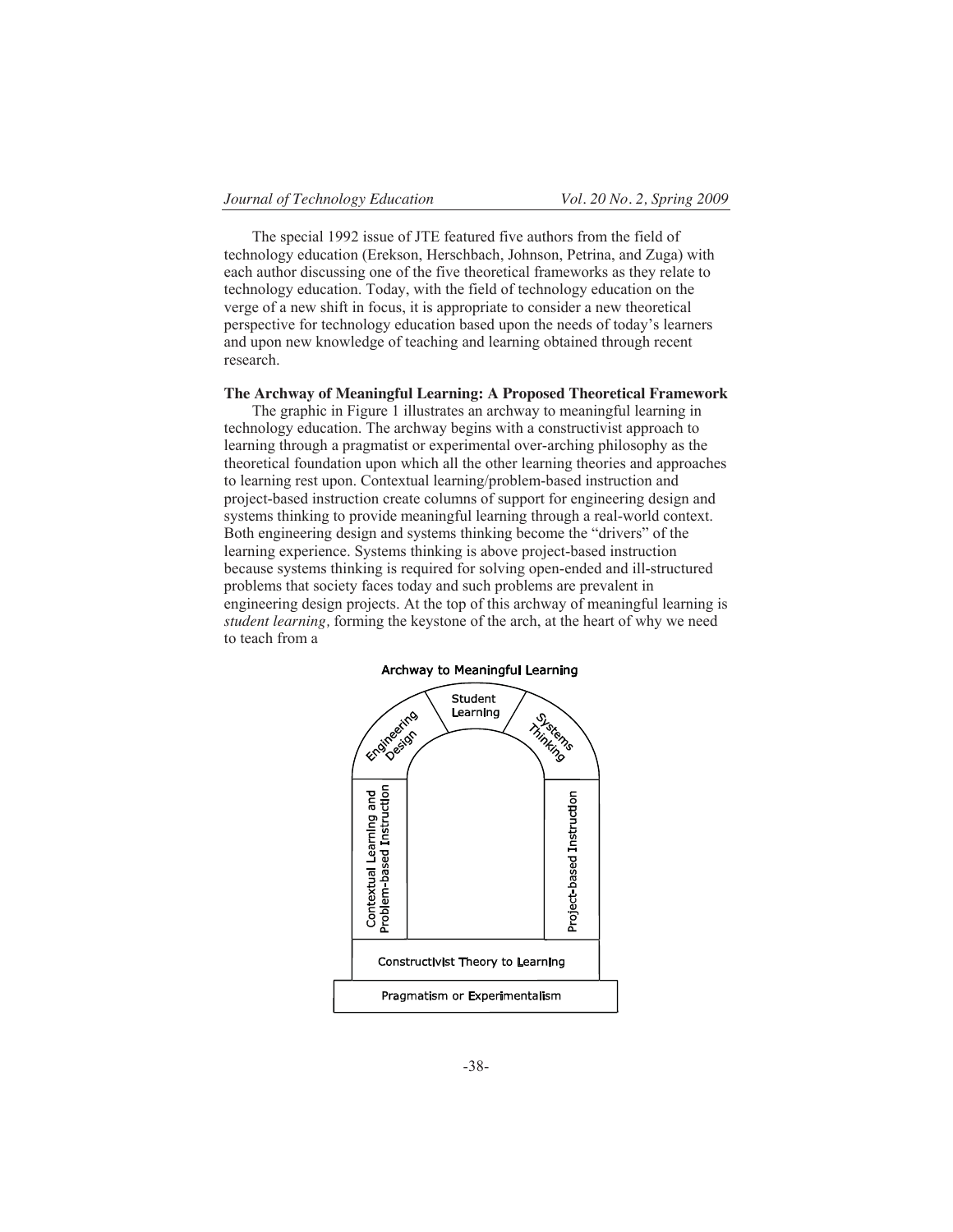*Figure 1*. The Archway to Meaningful Learning in Technology Education.

constructivist approach. Student learning is supported by all other "building blocks." Throughout the rest of this article, the authors will present their rationale for why technology education should adopt this theoretical framework and describe the benefits of adopting this approach to technology education.

### **Pragmatism or Experimentalism**

The conceptual underpinning of the proposed philosophy of technology education is founded on the ideas supported by the works of Woodward (1894), Dewey (1916), and Warner, Gray, Gekbracht, Gilbert, Lisack, Kleintjes, et al. (1947), each of whom proposed that technology education is for all learners. That is, they believed that technology education should equip the learner with necessary knowledge, skills, and abilities in the context of technology, and to live, function, and work in today's technological society. Furthermore, the authors embrace a pragmatist view, also known as experimentalism, which has been promoted through the progressive and reconstruction movement of the late  $19<sup>th</sup>$  and early  $20<sup>th</sup>$  centuries. Pragmatism supports the notion that knowledge is gained through problem solving, it places great emphasis on critical thinking and reasoning, and it seeks to solve the world's problems with an open mind (Scott & Sarkees-Wircenski, 2001). Moreover, the authors support technology education with an engineering design focus as a vehicle for fostering technological literacy while simultaneously developing the skills needed to work in a global economy. A review of some of the recent commissioned reports on preparing a workforce ready to compete in a global economy uncovers lists of necessary job skills that are also technological literacy skills (Committee on Prospering in the Global Economy of the 21<sup>st</sup> Century, 2007; National Center on Education and the Economy, 2006). Developing technological literacy goes far beyond providing vocational skills and making students "technologically savvy"; it is focused on understanding how technology has changed our world and how we live in it. Michael (2006, p. 56) adds that technology education should prepare young people to cope in a rapidly changing technological world; enable them to think and intervene creatively to improve that world; develop skills required to participate responsibly in home, school and community life (citizenship); help them become discriminating consumers and users of products; help them become autonomous, creative problem-solvers; …encourage the ability to consider critically the use, effect, and value dimensions of design and technology (technological awareness or literacy).

It is our belief that technology education, with a focus on engineering design, is as beneficial for students who want to become attorneys, physicians, accountants, business managers, clergy, and writers as it is for future engineers. One very important component of each of these occupations is that people working within them function in an environment comprised of ill-structured problems. Educators agree that problem-solving skills are critical for a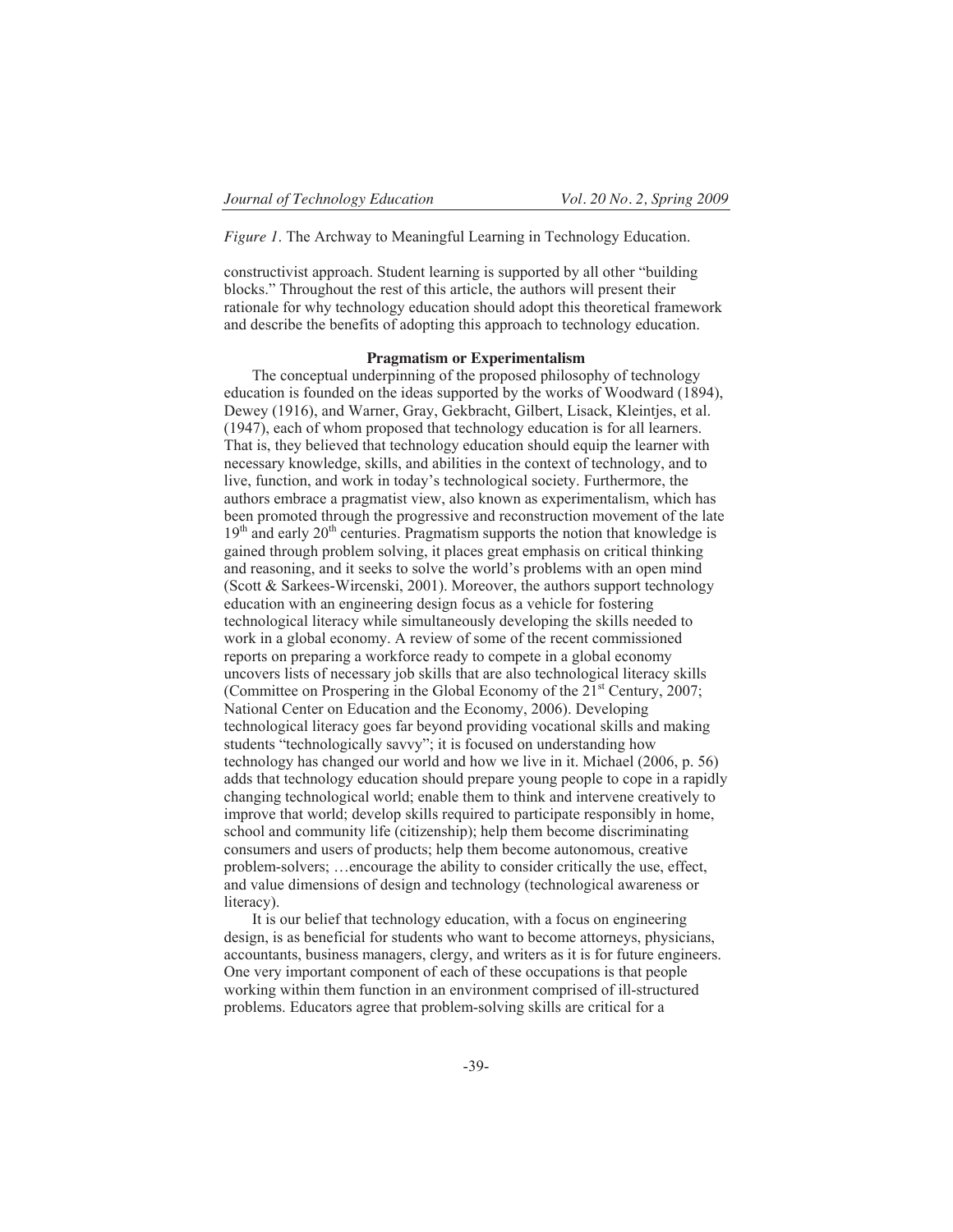successful person in today's world; however, it is important to note that illstructured problem-solving helps to better prepare students to cope with realworld problems (Jonassen, 1997). Well-structured problems are constrained and usually have one correct answer, while ill-structured problems are not constrained and have multiple possible solution trajectories and final solutions (Jonassen, 1997). Whether a student selects the field of law, business, or medicine to study, they will encounter many ill-structured problems that are domain or context dependent (Bransford, 1994). Engineers have developed an excellent systematic approach to ill-structured problems known as the engineering design process. Engineers have an excellent record of taking a complex and often chaotic problem and using the engineering design process to consider multiple perspectives, and oftentimes break the problem down into manageable sub-problems that can be solved with a set of possible solutions. The skill of managing chaotic and ill-structured problems is useful to all occupations.

**A Constructivist Approach to Engineering Design and Systems Thinking** 

Dewey captured the general philosophy of a constructivist view of learning when he made the statement:

We are given to associating creative mind with persons regarded as rare and unique, like geniuses. But every individual is in his own way unique. Each one experiences life from a different angle than anybody else, and consequently has something distinctive to give others if he can turn his experiences into ideas and pass them on to others (1930, p. 3).

 Jacobson and Wilensky (2006) suggest that young learners can handle complex systems thinking even at the middle school level. They suggest using a constructivist approach to learning, a philosophy of learning based upon foundational works of Dewey (1930), Piaget (1985), and Vygotsky (1998). Jacobson and Wilensky wrote: "A central tenet of the constructivist or constructionist learning approach is that a learner is actively constructing new understandings, rather than passively receiving and absorbing 'facts'" (p.22). They believe that this method of learning can increase students' understanding of complex systems as well as be more interesting, engaging, and motivating for students when assigned authentic problems studied within cooperative learning environments. Blikstein and Wilensky (2004) have conducted research in this area of systems thinking with results suggesting pedagogical approaches that involve students generating questions, hypotheses, and theories about a particular phenomenon. Students then develop experiments or create conceptual models using multi-agent or qualitative modeling software to confirm or refute their theories. Jacobson and Wilensky (2006) recommended a constructivist approach to teaching systems thinking within a team or group-learning environment.

Wankat (2002) and Becker (2002) agree that a constructivist approach is critical to improving the teaching of engineering and technology education. Reflecting on the work in *How People Learn* (Bransford, Brown, & Cocking,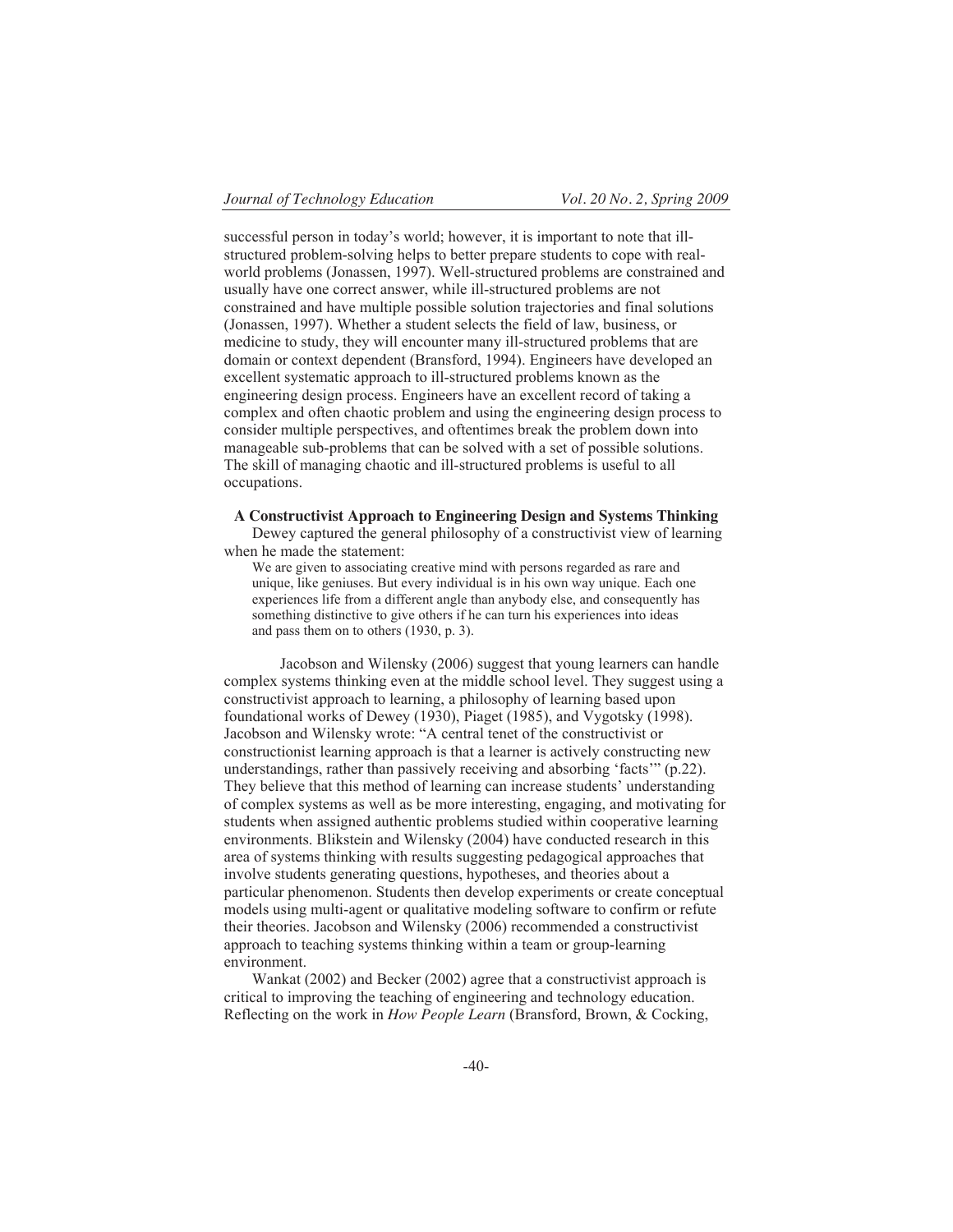2000), Wankat believes that the student, not the teacher, must be in the "driver seat" of learning. Bransford et al. described four critical perspectives of learning environments:

- 1. *Learner centered* "Teachers must pay close attention to the knowledge, skills, and attitudes that learners bring into the classroom" (p. 23).
- 2. *Knowledge centered* "Attention must be given to what is taught (information, subject matter), why it is taught (understanding), and what competence or mastery looks like" (p. 24).
- 3. *Assessment centered* "Formative assessments ongoing assessments designed to make students' thinking visible to both teachers and students are essential" (p. 24).
- 4. *Community centered*  "A community-centered approach requires the development of norms for the classroom and school, as well as connections to the outside world, that support core learning values" (p. 25).

Becker (2002) explained that a constructivist approach is inherent in the *Standards for Technological Literacy*, and that a shift from behaviorism to constructivism is critical to educate and assess today's students so that they are prepared for today's global economy. Wankat warned against the *content tyrant,* a phenomenon that takes place when the teacher lets the need to cover certain content control the teaching and learning that takes place in the classroom, something that has plagued engineering education for years (National Academy of Engineering, 2004).

Crawford (2001) suggested that there are five key strategies to actively engaging students in a constructivist approach to teaching. These five strategies are:

- x *Relating* learning in the context of one's life experiences or preexisting knowledge
- *Experiencing* —learning by doing, or through exploration, discovery, and invention
- x *Applying* —learning by putting the concepts to use
- *Cooperating* learning in the context of sharing, responding, and communicating with others
- x *Transferring* using knowledge in a new context or novel situation, one that has not been covered in class.

#### **Contextual Learning**

Notice that the constructivist teaching strategies suggested by Crawford, Wankat, Becker, and Bransford et al. emphasize the critical importance of *context* for effective teaching and learning. Contextual learning as described by Borko and Putnam (2000) is situated, distributed, and authentic. They suggest that all learning should take place, or be situated, in a specific physical and social context to acquire knowledge that is intimately associated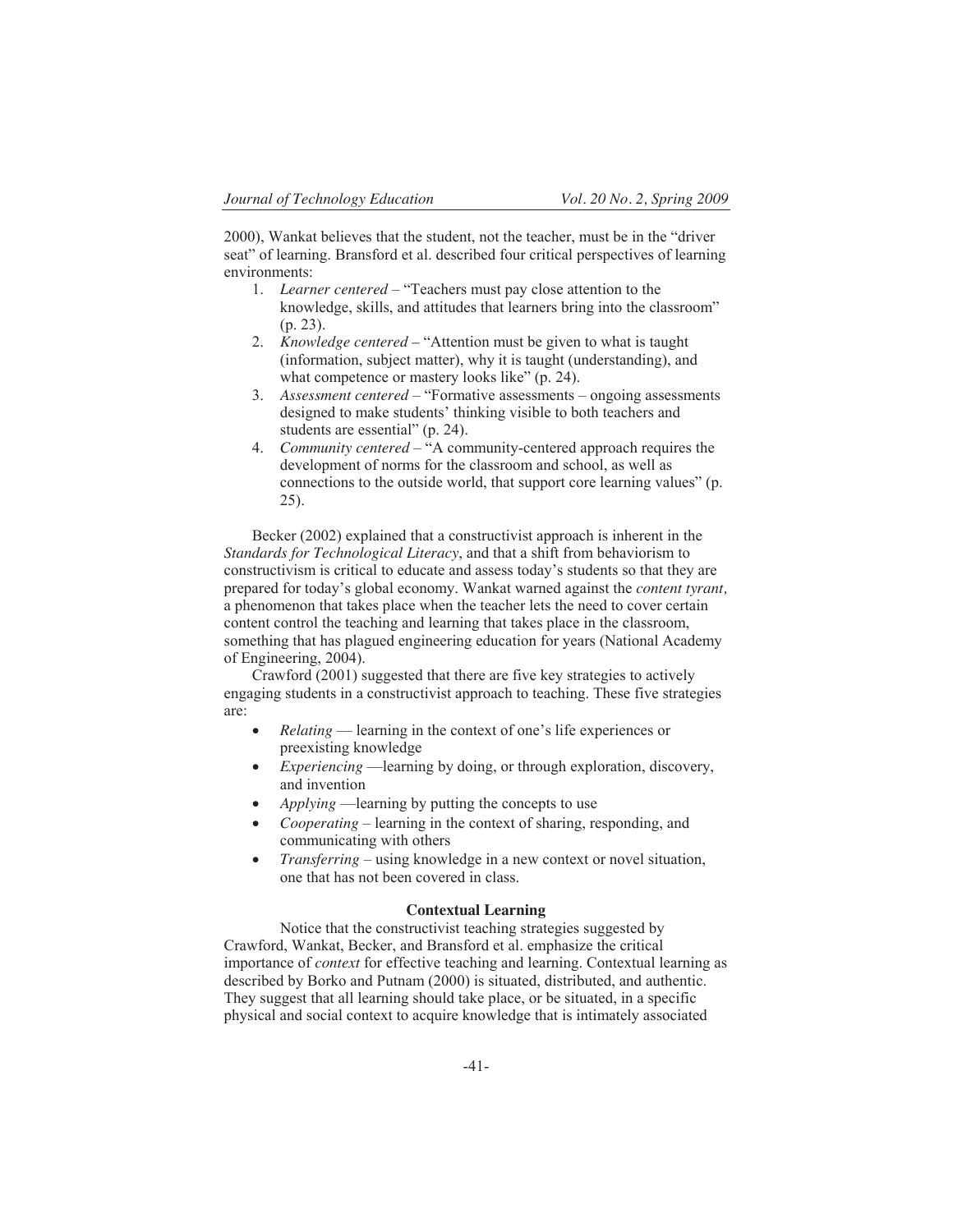with those settings. Borko and Putnam also advocate that for transfer of learning to occur, students must be provided with multiple similar experiences allowing an abstract mental model to form. Hanson, Burton, and Guam (2006) proposed contextual learning as a key strength for technology and engineering education programs, allowing for transfer of knowledge from core subjects. Additionally, they suggested that contextual learning is a key concept in helping technology education align with *No Child Left Behind* and providing learning opportunities for students to become prepared to work in a global economy. The context of learning is also essential in designing a solution to an ill-structured problem. Glegg (1972) suggested that the context in which a solution will be applied is not only an important design consideration but also critical to learning design. Teaching engineering design must be done within a context that is authentic. Newmann and Wehlage (1993) suggested that authentic activities have the following dimensions:

- Involve higher order thinking where students manipulate information and ideas
- Require a depth of knowledge so students apply what they know and are connected to the world in such a way that they take on personal meaning
- Require substantial communication among students
- Support achievement of all through communication and high expectations of everyone contributing to the success of the group.

Hutchinson (2002) suggested that problem-based learning is an additional field of inquiry worthy of consideration. Problem-based learning presents students with a problem situation and then they are asked to determine what is happening. "Problem solving, in this approach, involves a process of a) engagement; b) inquiry and investigation; c) performance; and d) debriefing" (Hutchinson, 2002, p. 4). Pierce and Jones (2000) suggested that the worlds of contextual learning theory and problem-based instruction can converge to produce highly conceptualized learning focused on questions and problems relating to real-world issues. Problem-based instruction is self-directed and collaborative. Authenticity of problem-based instruction is accomplished by encouraging dialogue with practicing experts and the manipulation of real data. Hutchinson also suggested formative assessments and performance of students before a panel of experts. These methods have been used successfully in engineering to develop critical thinking skills in students (Woods, Felder, Rugarcia, & Stice, 2000).

## **Engineering Design and Systems Thinking: The Ideal Context for Problem and Project Based Instruction**

Wicklein (2006) and Daugherty (2005) endorsed engineering design as an ideal platform for addressing the standards for technological literacy (ITEA 2000/2002), while also creating an instructional model that attracts and motivates students from all academic levels. Today's workforce requires job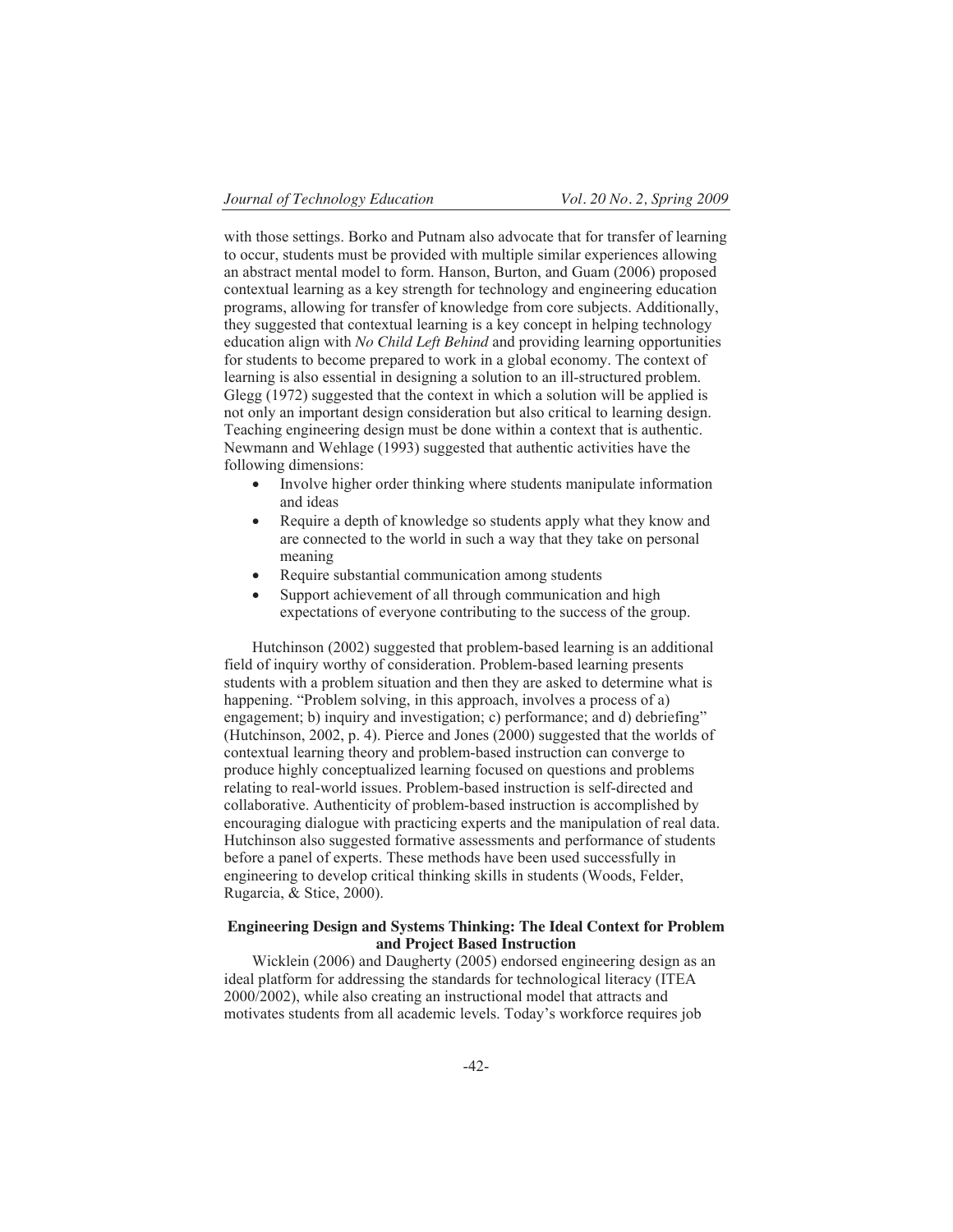skills that move beyond excelling in the basic core subjects (Grasso & Martinelli, 2007). A national employer survey identified desired job skills needed in today's workforce. Today's jobs "…require a portfolio of skills in addition to academic and technical skills. These include communication skills, analytical skills, problem-solving and creative thinking, interpersonal skills, the ability to negotiate and influence, and self-management (The National Center on the Educational Quality of the Workforce, 1995, p. 3). Dearing and Daugherty (2004) conducted a study to identify the core engineering-related concepts that also support a standards-based technology education curriculum by surveying 123 professionals in technology education, technology teacher education, and engineering education. The top five ranked concepts were:

- 1. Interpersonal skills: teamwork, group skills, attitude, and work ethic
- 2. Ability to communicate ideas: verbally, physically, and visually
- 3. Ability to work within constraints/ parameters
- 4. Experience in brainstorming and generating ideas
- 5. Product design assessment: Does a design perform its intended function? (p. 9).

The researchers surmised that these concepts, based upon the standards for technological literacy, were ranked high due to the nature of the work environment in today's society and the need for a growing diverse workforce. Hill (2006) recanted Richard Miller's words at a University of Georgia engineering conference about the need for engineers who have excellent communication skills, ability to work in teams, skills in social interactions, and good business ethics. Hill suggested that technology education is an ideal program to team up with engineering education to help young people develop these attributes. Roman (2004) considered the needs of an American workforce struggling to survive in a global economy. He wrote: "Thinking globally requires individuals who can think multi-dimensionally, integrating the technical and economic aspects of problem solving with the social, political, environmental, and safety concerns" (p. 22).

*The Engineer of 2020* indicated that the engineer of the future will need to work in teams to study social issues central to engineering (National Academy of Engineering, 2004). McAlister (2003) observed that four of the twenty Technological Literacy Standards address technology and society, so teaching the social/cultural impacts of design is appropriate. We suggest using a systems thinking approach to engineering design to study technology-related social problems because this platform is an excellent way to foster technological literacy and promote the attitudes, thinking skills, and job skills listed above. However, this approach should not be applied to social engineering (Weinberg, 2003).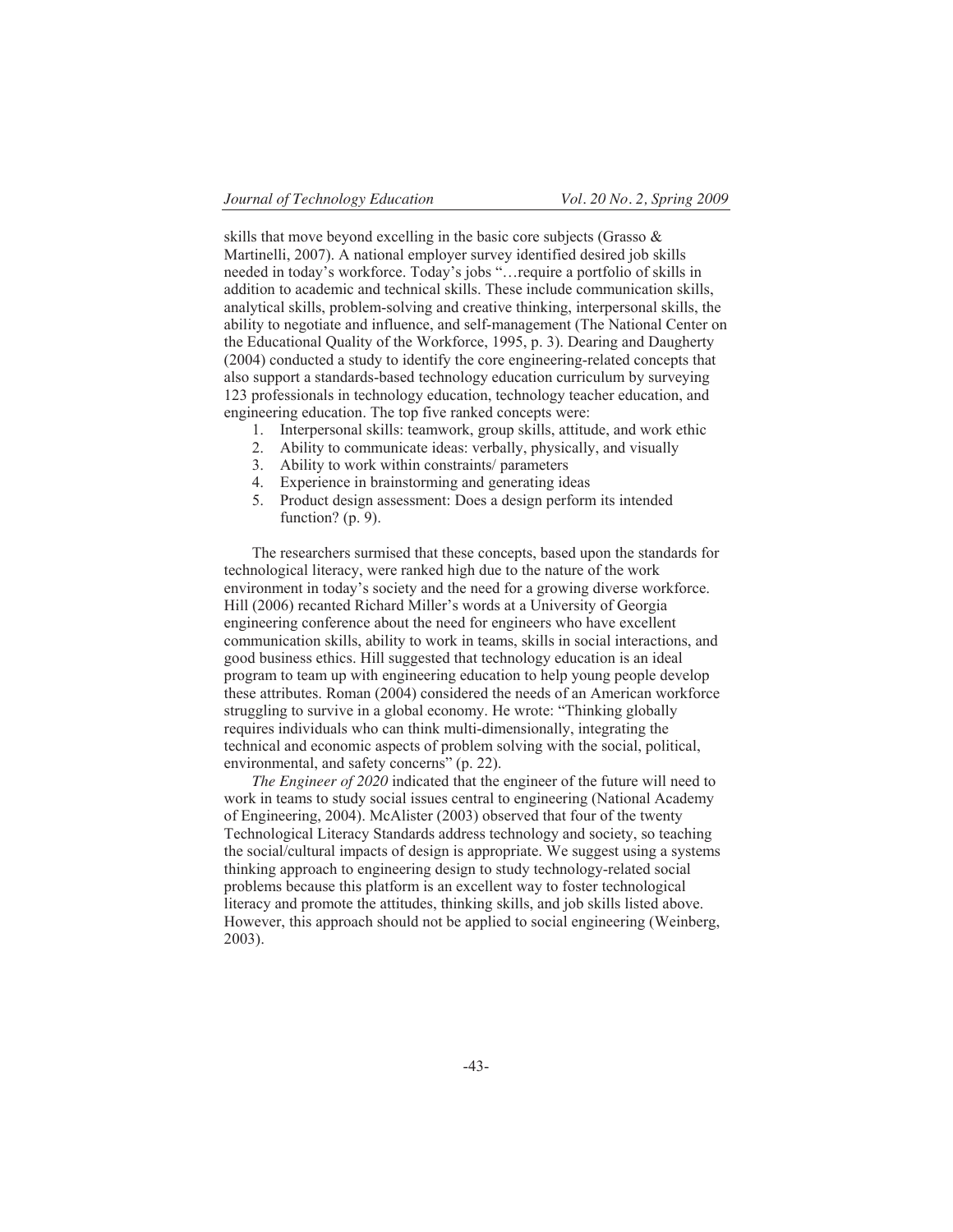#### **What is Systems Thinking and Why is it Important for Technology Education?**

What is systems thinking? Jacobson and Wilensky (2006) wrote: Complex systems approaches, in conjunction with rapid advances in computational technologies, enable researchers to study aspects of the real world for which events and actions have multiple causes and consequences, and where order and structure coexist at many different scales of time, space, and organization (Jacobson & Wilensky, p. 12.).

Kay and Foster added: "In short, systems thinking is about synthesizing together all the relevant information we have about an object so that we have a sense of it as a whole" (Kay & Foster, 1999, p. 2). Mapping out the complex issues of a system by reducing the system down to its parts and studying the relationships within those various parts is a process that leads to a better understanding of the system. Furthermore, tensions may be identified that will likely emerge when a new approach to the system is taken. Failing to understand that these tensions exist and that the system contains these complex relationships, will likely result in a poor, inappropriate design. It is critical to understand that these relationships impact the entire system and the manipulation of one relationship, in turn, affects the entire system. Biologist Lewis Thomas wrote:

When you are confronted by any complex social system, such as an urban center or a hamster, with things about it that you're dissatisfied with and anxious to fix, you cannot just step in and set about fixing with the hope of helping. This realization is one of the sore discouragements of our century…You cannot meddle with one part of a complex system from the outside without almost certain risk of setting off disastrous events that you hadn't counted on in other, remote parts. If you want to fix something you are first obliged to understand…the whole system (Thomas, 1974, p. 90).

Bar-Yam (2002) confirmed this dogma by making the case that the ability of science and technology to expand human performance through design is dependant upon the understanding of systems and not just the components that lie within that system.

The insights of complex systems research and its methodologies may become pervasive in guiding what we build, how we build it, and how we use and live with it. Possibly the most visible outcome of these developments will be an improved ability of human beings aided by technology to address complex global social and environmental problems, third world development, poverty in developing countries, war and natural disasters (Bar-Yam, 2002, pp.381-382).

Frank (2005) makes a strong case for a systems approach for technology education. He pointed out that, traditionally, engineering and technology education used a bottom-up instructional approach, one that attempts to determine and deliver all the knowledge and skills needed by compartmentalizing the subjects: a separate math course, a physics course, statistics, etc. Frank proposed a different approach.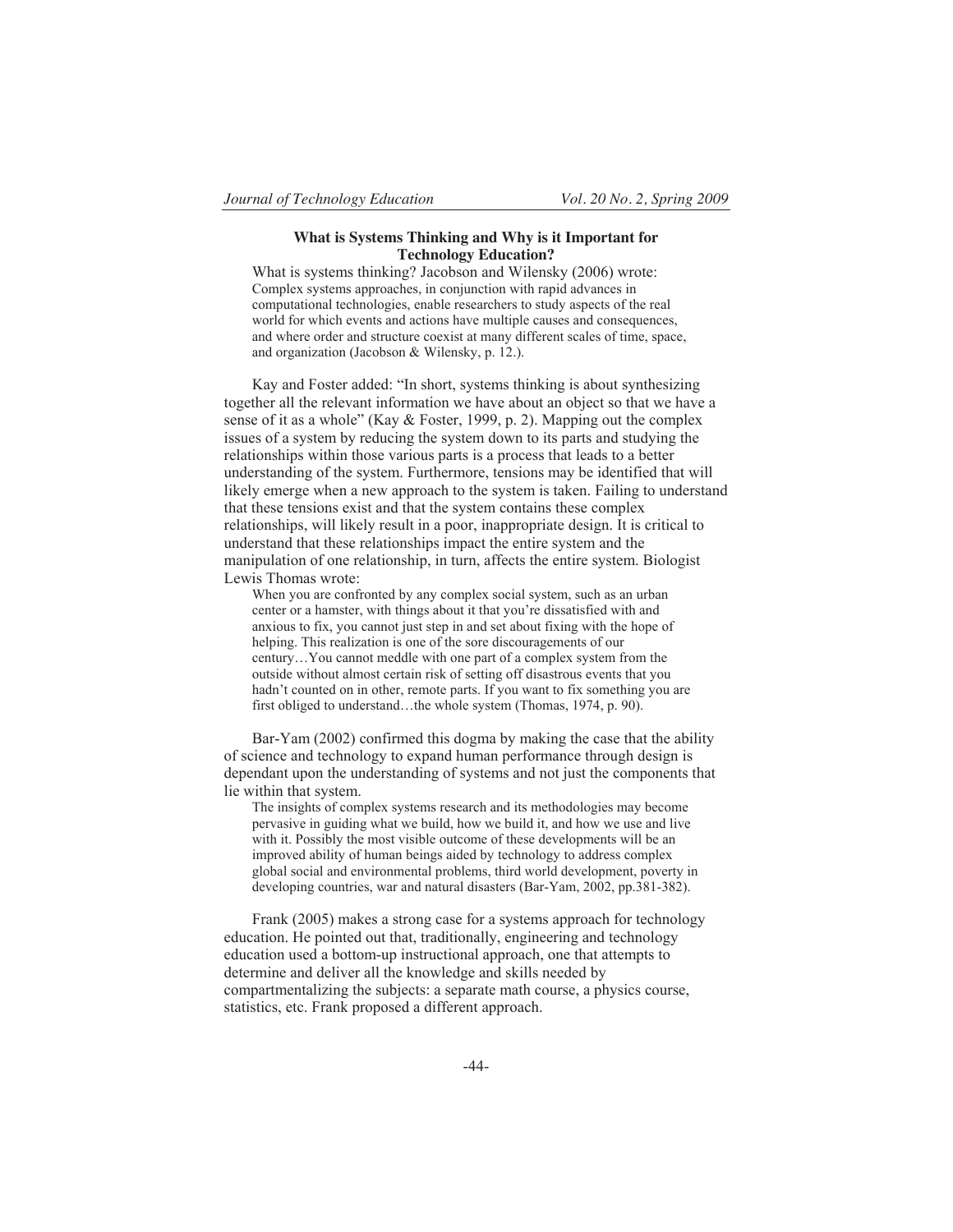Based on the systems thinking approach, what follows is a proposal for a way to teach technology and instill technological literacy without first teaching the details (for instance, electricity basics and linear circuits for electronics, or calculus and dynamics basics for mechanical engineering) (p. 20).

The premise to this approach is that complete systems can be studied conceptually and functionally without needing to know the details, a top-down approach. A top-down approach focuses on characteristics and functionality of the entire system and the interrelating subsystems. This approach to teaching engineering design addresses issues raised by some that suggest teaching engineering design in technology education excludes some students who have not had, or lack, an aptitude for upper level math or science. A top-down approach also provides a feasible solution to high school courses with students enrolled at various stages of learning, for example, freshmen and seniors in the same class. These issues are of great concern when suggesting that technology education with an engineering design focus is for all learners.

Frank also shares the benefits of project-based learning for technology education that include student engagement, increased motivation, and increased multidisciplinary knowledge, to name a few. Shepherd (1998) found through research that students who experienced project-based learning in a real world setting had significantly higher scores on the Cornell Critical Thinking Test compared to students in traditional instruction. Project-based learning requires students to work in teams to build a product. A misnomer in technology education is that the product created must be tangible, but Frank brings clarity to this issue. He writes:

The product may be something tangible (such as a model/prototype, a system or a robot), a computerized product (such as software, a presentation, or a multimedia product), or a written product (such as a report, an evaluation summary or a summary of experimental findings (p.21).

A common concern in moving technology education toward engineering design is what will happen to the traditional hands-on projects that produce a physical product? We believe that the best answer to that question is to identify and understand appropriate engineering related problems to be explored in technology education. Some problems will lend themselves to tangible products while others will not. Technology educators will need to accept the idea that not every problem solving activity will or should require a physical prototype or artifact.

#### **Why Systems Thinking and Engineering Design for Technology Education?**

If technology education is to be successful in implementing a new program with an engineering design focus, it must be able to articulate the idea that learning engineering design can generate a type of thinking that can be applied to many occupations. With the application of engineering design and systems thinking, students learn how to use critical thinking skills to solve complex, illstructured problems that are necessary to live and function in the  $21<sup>st</sup>$  century,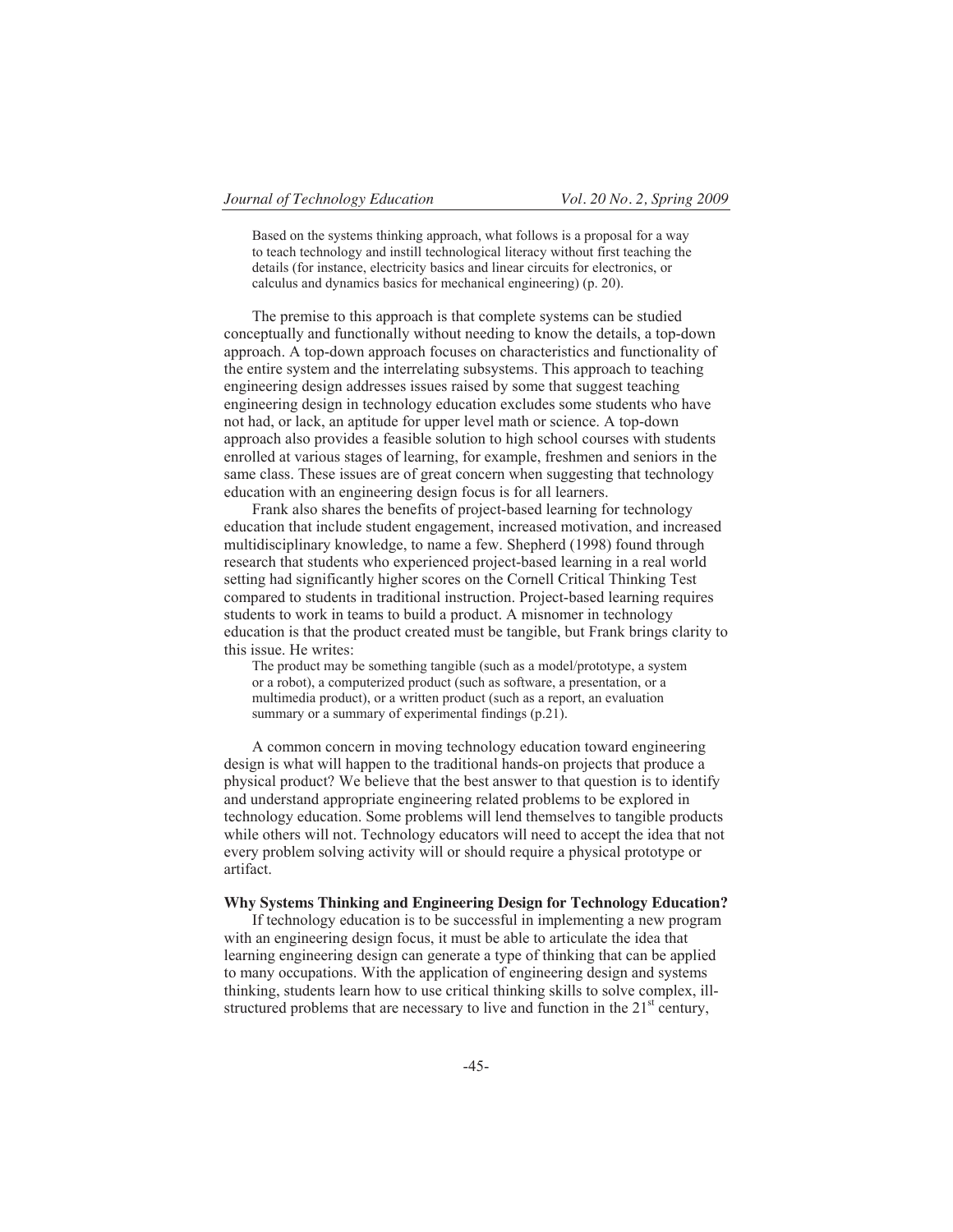regardless of whether the student plans to work in a factory, on a farm, or in a courtroom. No matter what occupation students select, they will encounter many ill-structured problems, none of which can be solved with a single textbook answer. Engineering design and systems thinking provides a systematic approach to solving ill-structured problems which is a vital, universal skill that can transcend all vocations.

#### **Conclusion**

In an educational field such as technology education that has been accused of poorly communicating a clear mission (Wicklein, 2006); it appears appropriate to consider a new theoretical foundation for the field. Moreover, as new demands arise for educational programs that will equip the next generation of workers who are trained to survive and thrive in a global economy, a new philosophical framework for technology education may be needed. In this article, the authors have attempted to provide a philosophical framework for technology education that holds true to some pedagogical approaches that are at the heart of the success of technology education (contextual learning, problembased instruction, and project-based instruction), while at the same time embracing new philosophies of learning and thinking (constructivism, engineering design, and systems thinking). The current literature is clear about the type of workers needed for today's global economy (Pink, 2005; Friedman, 2005; National Academy of Engineering, 2004; National Academy of Engineering, 2005; Woods et al., 2000). If technology educators determine that their purpose is to help prepare students to live and work in this global society, then these educators should consider carefully defining a philosophical framework upon which to build a new curriculum. The authors wish for technology educators to consider the proposed framework as a foundation for technology education as it has much promise in preparing students to function in today's technological society.

#### **References**

- Bar-Yam, Y. (2002). Unifying principles in complex systems. In M. C. Roco & W. S. Bainbridge (Eds.), Converging Technologies for Improving Human Performance: Nanotechnology, Biotechnology, Information Technology and Cognitive Science (NBIC) (pp. 380-409). Boston: Kluwer Academic Publishers.
- Becker, K. (2002) Constructivism and the use of technology. *The Technology Teacher*, 61(7), 1-8.
- Blikstein, P. & Wilensky, U. (2004). MaterialSim: An agent-based simulation toolkit for material science learning. Paper presented at the *International Conference on Engineering Education*, Gainesville, FL.
- Borko, H. & Putnam, RR. T. (2000). *The role of context in teacher learning and teacher education, In Contextual teaching and learning: Preparing teachers to enhance student success in the workplace and beyond* (pp. 34-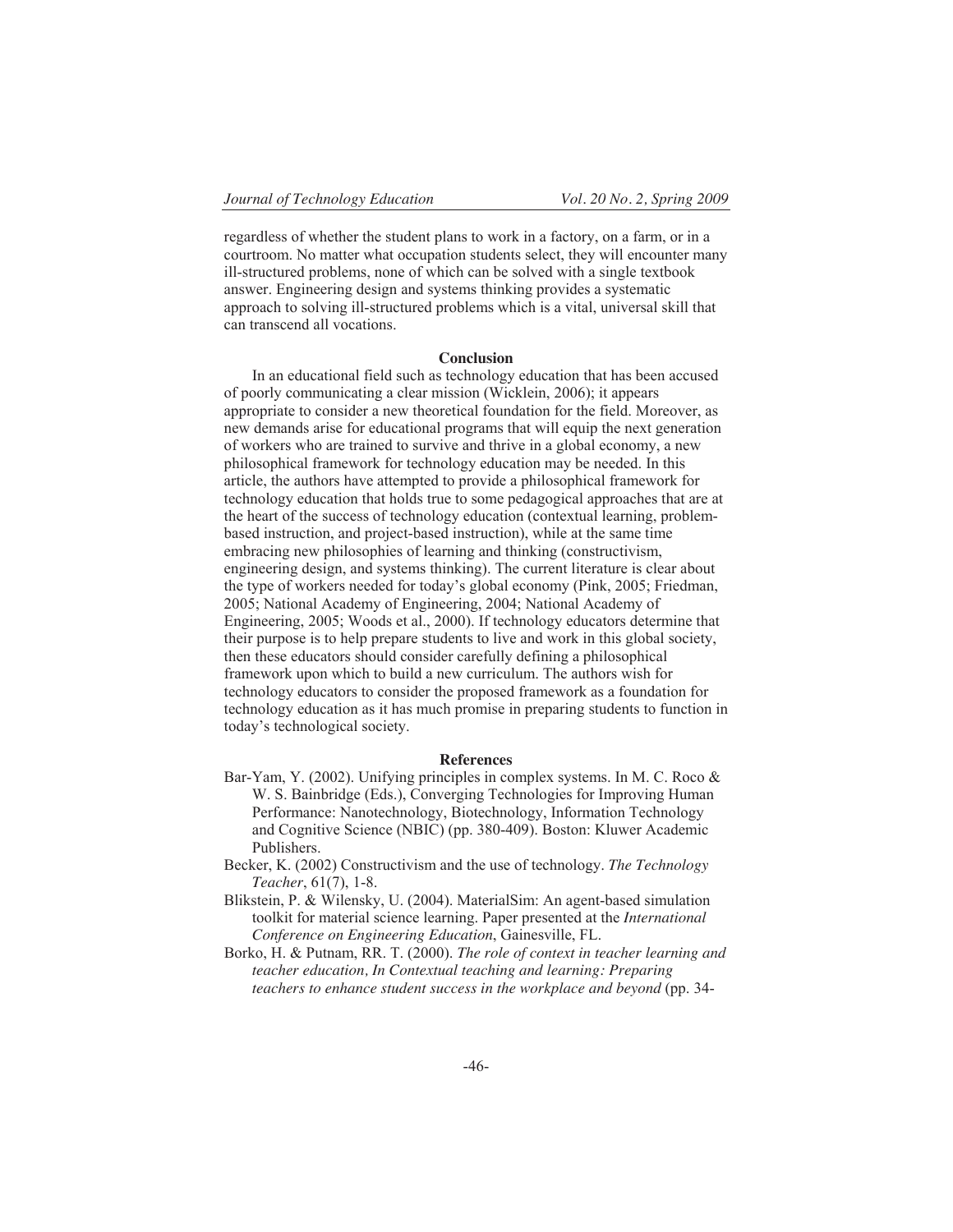67). Columbus, OH: ERIC Clearinghouse on Adult, Career and Vocational Education.

- Bransford, J., Brown, A., & Cocking, R. (2000). *How people learn: Brain, mind, experience, and school*. Washington, DC: National Academies Press.
- Bransford, J. (1994). Who ya gonna call? Thoughts about teaching problem solving. In P. Hallinger, K. Lithwood, & J. Murphy (Eds.), *Cognitive perspectives on educational leadership*. New York: Teachers College Press.
- Committee on Prospering in the Global Economy of the 21st Century (2007). *Rising above the gathering storm: Energizing and employing America for a brighter economic future.* Washington, DC: National Academies Press.

Crawford, Michael L. (2001). *Teaching contextually: Research, rationale, and techniques for improving student motivation and achievement in mathematics and science.* Waco, TX: CCI Publishing, Inc.

Dakers, J. (2006) Towards a philosophy for technology education. In J. Dakers (Ed.) *Defining technological literacy: Toward an epistemological framework* (pp. 146-158). New York: Palgrave Macmillan.

- Daugherty, M. (2005). A changing role for technology teacher education. *Journal of Industrial Teacher Education*, *42*(1), 41-58.
- Dearing, B. M. & Daugherty, M. K. (2004). Delivering engineering content in technology education. *The Technology Teacher*, *64*(3), 8-11.
- Dewey, J. (1930). *Construction and criticism*. New York: Columbia University Press.
- Dewey, J. (1916). *Democracy and education*. New York: Free Press.

Erekson, T. (1992). Technology education from the academic rationalist theoretical perspective. *Journal of Technology Education*, *3*(2), 6-14.

- Frank, M. (2005). A systems approach for developing technological literacy. *Journal of Technology Education*, *17*(1), 19-34.
- Friedman, T. (2005). *The world is flat*. New York: Farrar, Straus and Giroux.
- Glegg, G. L. (1972). *The selection of design*. Cambridge: University Press.
- Grasso, D. & Martinelli, D. (2007). Holistic engineering. *Chronicle of Higher Education*, *53*(28), 8-9.

Hanson, D., Burton, D., & Guam, G. (2006). Six Concepts to help you align with NCLB. *The Technology Teacher*, *65*(1), 17-20.

- Herschbach, D.R. (1992). Curriculum change in technology education: Differing theoretical perspectives. *Journal of Technology Education*, *3*(2), 4-5.
- Hill, R.B. (2006). New perspectives: Technology teacher education and engineering design. *Journal of Industrial Teacher Education*, *43*(3), 45-63.
- Hutchinson, P. (2002). Children designing and engineering: Contextual learning units in primary design and technology. *The Journal of Industrial Teacher*, *39*(3), 122-145.
- International Technology Education Association (2000/2002). *Standards for technological literacy: Content standards for the study of technology.* Reston, Virginia: Author.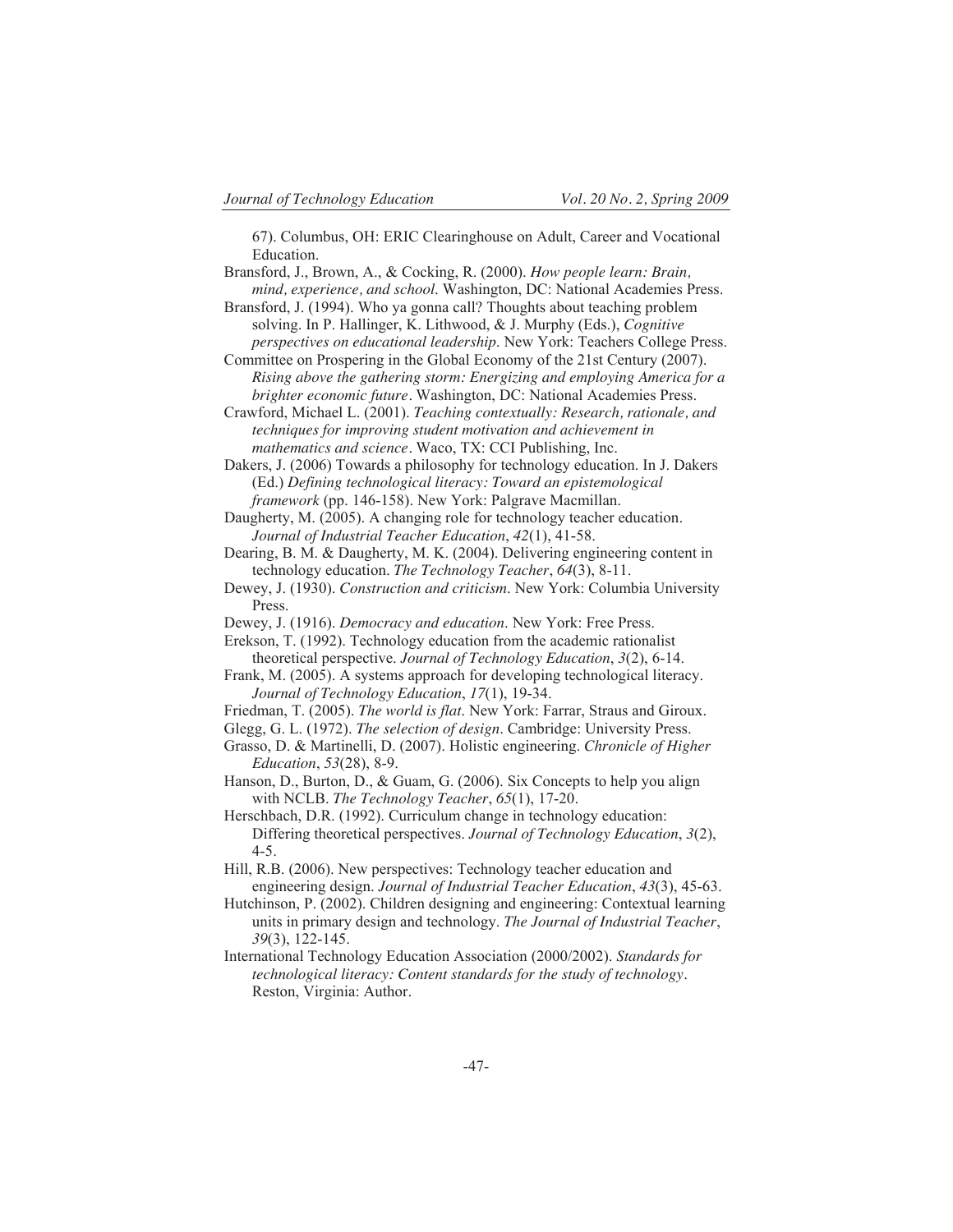- Jacobson, M. J. & Wilensky, U. (2006). Complex systems in education: Scientific and educational importance and implications for the learning sciences. *Journal of the Learning Sciences*, *15*(1), 11-34.
- Johnson, S. D. (1992). A framework for technology education curricula which emphasizes intellectual processes. *Journal of Technology Education*, *3*(2), 26-36.
- Jonassen, D. H. (1997). Instructional design models for well-structured and illstructured problem-solving learning outcomes. *Educational Technology Research and Development*, *45*(1), 65-94.
- Kay, J. J. & Foster, J. (1999) About teaching systems thinking. In G. Savage & P. Roe (Eds.) *Proceedings of the HKK Conference* (pp. 165-172), 14-16. June, University of Waterloo, Ontario.
- McAlister, B. (2003). Teaching social/cultural impacts in technology education. In K. R. Helgeson & A. E. Schwaller (Eds.), *Selecting instructional strategies for technology education* (pp. 87-100). 52nd Yearbook of the Council on Technology Teacher Education. New York: Glencoe.
- Michael, M. (2006). How to understand mundane technology. In J. Dakers (Ed.), *Defining technological literacy: Toward an epistemological framework*, (pp. 48-63). New York: Palgrave Macmillan.
- National Academy of Engineering (2004). *The engineer of 2020: Visions of engineering in the new century.* Washington, DC: The National Academies Press.
- National Academy of Engineering (2005). *Educating the engineer of 2020: Adapting engineering education to the new century.* Washington, DC: The National Academies Press.
- National Center on Education and the Economy. (2006). *Tough choices or tough times: The report on the new commission on the skills of the American workforce.* Hoboken, NJ: Jossey-Bass.
- Newmann, F. M., & Wehlage, G. G. (1993). Five standards of authentic instruction. *Educational Leadership*, *50*(7), 8-12.
- Petrina, S. (1992). Curriculum change in technology education: A theoretical perspective on personal relevance curriculum designs. *Journal of Technology Education*, *3*(2), 37-47.
- Piaget, J. (1985) *The Equilibrium of Cognitive Structure*. Chicago: Chicago University Press.
- Pierce, J. W., & Jones, B. F. (2000). Problem-based learning: Learning and teaching in the context of problems. In *Contextual teaching and learning: Preparing teachers to enhance student success in the workplace and beyond* (pp. 69-95). Columbus, OH: ERIC Clearinghouse on Adult, Career and Vocational Education.
- Pink, D. (2005). *A whole new mind: Moving from the information age to the conceptual age.* New York: Penguin.
- Roman, H. T. (2004). Blame it on the engineers. *The Technology Teacher*, *63*(6), 21-23.